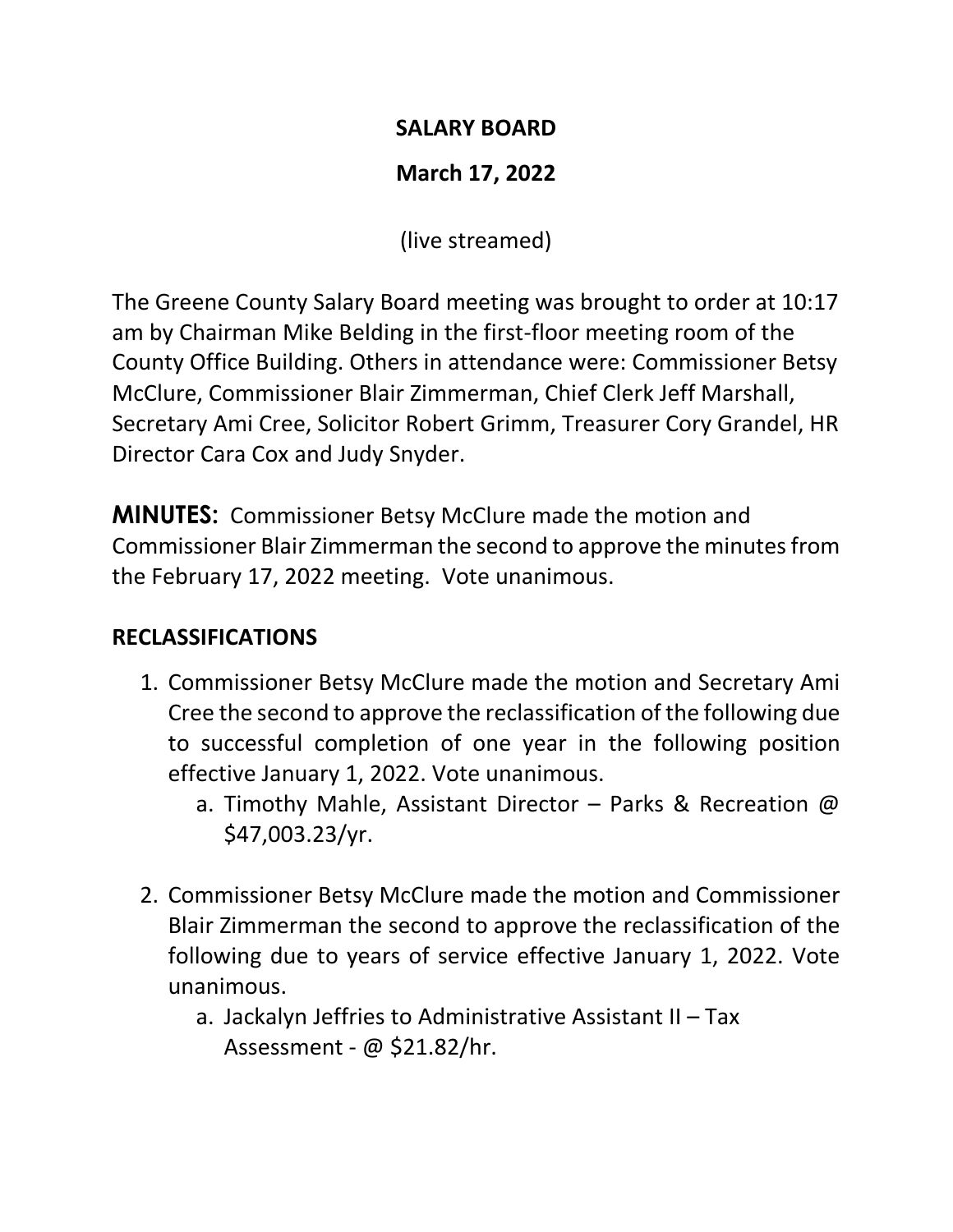- b. Kell Bogden to Docket Clerk II Domestic Relations @ \$15.72/hr.
- c. Michelle Pulkownik to Fiscal Assistant II Domestic Relations @ \$20.00/hr.
- d. Samantha Sokol to Corrections Officer II Jail @ \$16.93/hr.
- e. Jamie Maher to Corrections Officer III Jail @ \$22.21/hr.
- f. Rhonda Watson to Corrections Officer III Jail @ \$22.21/hr.
- g. Stephen T. Cummins to Corrections Officer III Jail @ \$24.19/hr.
- h. Allison Tenney to Corrections Officer III Jail @ \$24.19/hr.
- i. Monte Keys to Corrections Officer III Jail  $\omega$  \$24.19/hr.
- j. Kelly Rishell to Corrections Officer III Jail @ \$24.19/hr.
- k. Tina Smith to Corrections Officer III Jail @ \$23.05/hr.
- l. Nicole McGrady to Corrections Officer III Jail @ \$24.19/hr.
- m. Shad Hixenbaugh to Corrections Officer II Jail @  $$16.93/hr$ .
- n. Bobbi Tedrow to Corrections Officer II Jail @ \$19.35/hr.
- o. Steve Shultz as Working Supervisor III Fairgrounds @ \$24.70/hr.
- p. Joseph Ayersman as Working Supervisor III Fairgrounds @ \$22.49/hr.
- q. James Scott as Working Supervisor III Fairgrounds @ \$25.07/hr.
- r. Melissa Balogh to Caseworker III Human Services  $\omega$ \$28.89/hr.
- s. Martin Wilson as Van Driver III Human Services @ \$22.59/hr.
- t. Paul Kraich as Van Driver III Human Services @ \$22.61/hr.
- u. Nicole Roberts as Social Service Aide III Human Services @ \$20.39/hr.
- v. Erin Henry as Caseworker III Human Services @ \$28.64/hr.
- w. Kayla Jeffries to part-time Customer Service Rep III Transportation @ \$17.30/hr.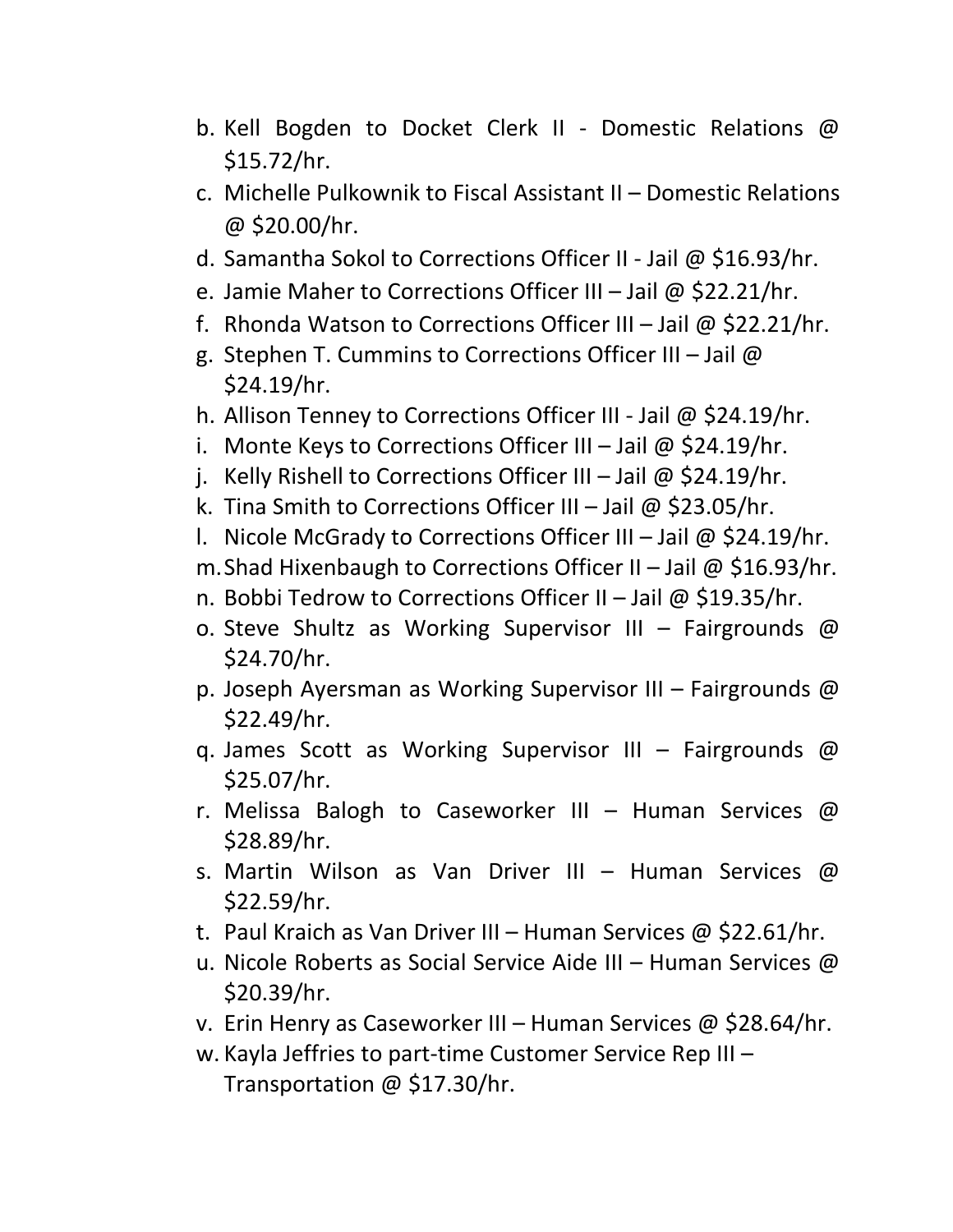- x. Keith Haky to Working Supervisor II Maintenance  $\omega$ \$21.02/hr.
- y. Paul Tedrow to Maintenance Worker III Maintenance  $\omega$ \$19.62/hr.
- z. Bruce Shipley to Maintenance Worker III Maintenance  $\omega$ \$21.09/hr.
- aa. Lewis Santucci to Maintenance Worker III Maintenance @ \$18.96/hr.

## **COMMISSIONERS UNIT**

1. Commissioner Betsy McClure made the motion and Secretary Ami Cree the second to approve the hiring of Megan Thompson as regular full time Administrative Assistant, Commissioners Office @ \$13.50/hr (MG PG 1) effective March 21, 2022. Vote unanimous.

## **CYS**

- 1. Commissioner Betsy McClure made the motion and Commissioner Blair Zimmerman the second to approve the promotion of Beth Booker to regular full time Deputy Administrator, CYS @ \$51,157.47/yr (MG PG 11 exempt) effective March 7, 2022. Vote unanimous.
- 2. Commissioner Betsy McClure made the motion and Secretary Ami Cree the second to approve the hiring of Zachary McHenry as regular full time Caseworker I, Children & Youth Services @ \$18.80/hr (UMWA HS/CYS) effective March 14, 2022. Vote unanimous.
- 3. Commissioner Betsy McClure made the motion and Commissioner Blair Zimmerman the second to approve the resignation of Brooke Core, regular full time Casework Supervisor, CYS effective March 18, 2022. Vote unanimous.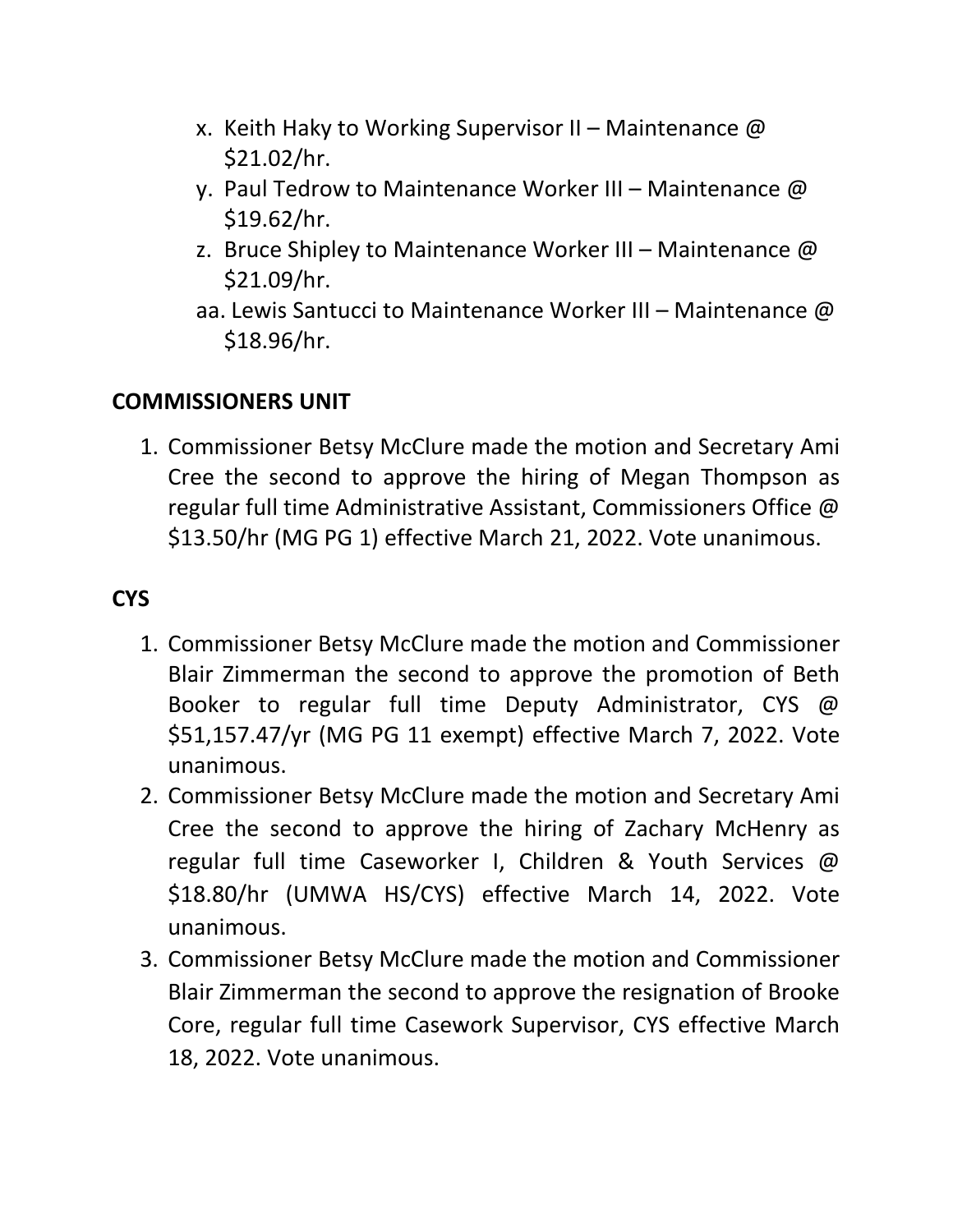4. Commissioner Betsy McClure made the motion and Secretary Ami Cree the second to approve the hiring of Amanda Swesey as regular full time Caseworker I, Children & Youth Services @ \$18.80/hr (UMWA HS/CYS) effective March 21, 2022. Vote unanimous.

### **COURTS**

1. Commissioner Betsy McClure made the motion and Commissioner Blair Zimmerman the second to approve the hiring of Jason Feree, regular full time Tip Staff, Courts @ \$10.00/hr effective March 3, 2022. Vote unanimous.

## **DOMESTIC RELATIONS**

- 1. Commissioner Betsy McClure made the motion and Secretary Ami Cree the second to approve the hiring of Felicia Gehres as regular full time Docket Clerk I, Domestic Relations @ \$13.77/hr (SEIU PG 8) effective March 7, 2022. Vote unanimous.
- 2. Commissioner Betsy McClure made the motion and Commissioner Blair Zimmerman the second to approve the promotion of Kelly Bogden to regular full time Enforcement Officer I, Domestic Relations @ \$34,787.20/yr (UMWA Courts) effective March 7, 2022. Vote unanimous.

### **DRUG AND ALCOHOL**

- 1. Commissioner Betsy McClure made the motion and Secretary Ami Cree the second to approve the job title change of the below employees to conform to union contract language effective January 1, 2022: Vote unanimous.
	- a. From Drug & Alcohol Case Management Specialist II to Caseworker II:
	- Erin Henry
	- Melissa Balogh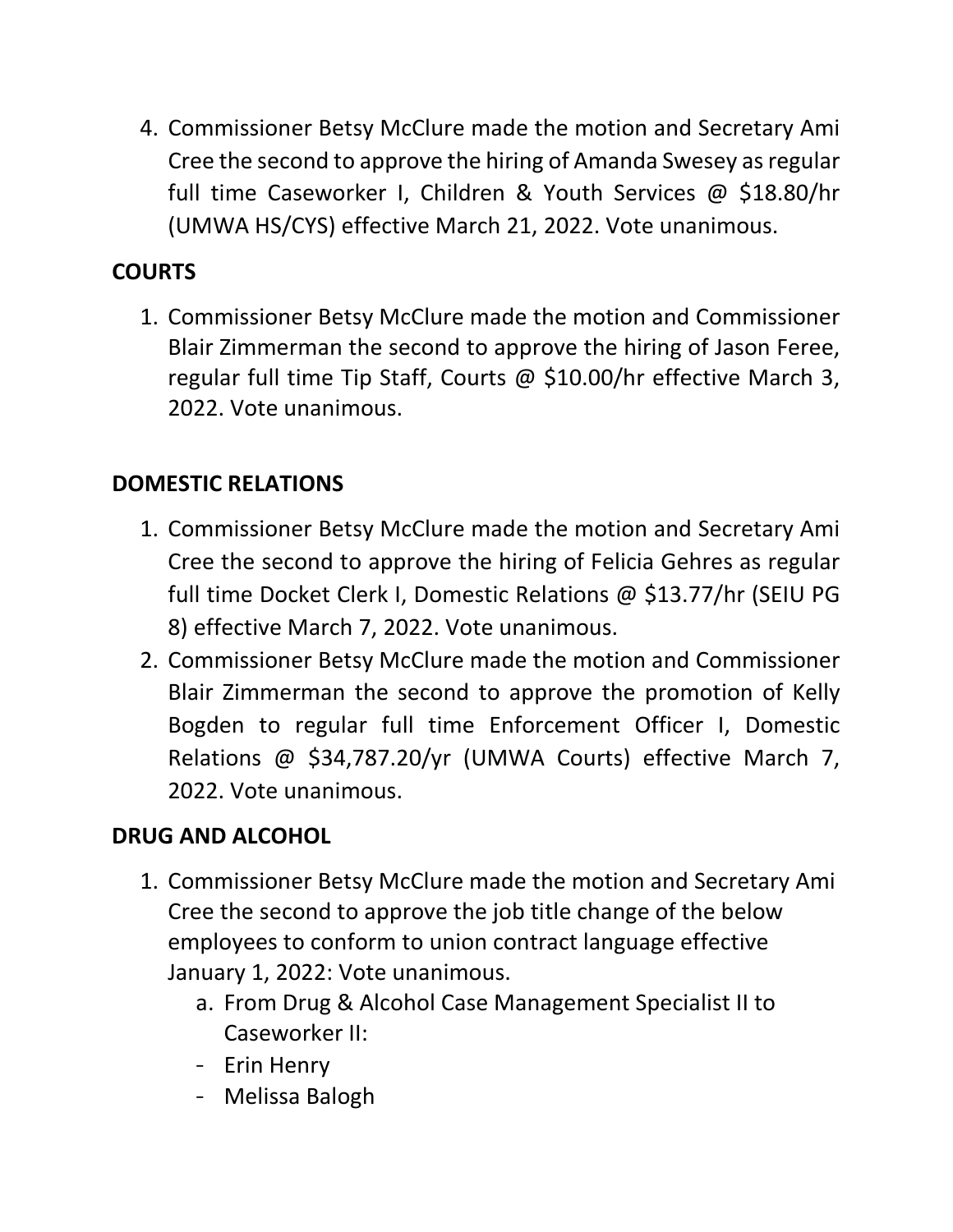- Jennifer Jones
- b. From Drug & Alcohol Prevention Specialist I to Caseworker I:
- Shanna Meyers
- Tracie Sypin

### **ELECTIONS**

- 1. Commissioner Betsy McClure made the motion and Commissioner Blair Zimmerman the second to approve the resignation of Kelli Haines, regular full time Elections Director effective March 4, 2022. Vote unanimous.
- 2. Commissioner Betsy McClure made the motion and Secretary Ami Cree the second to approve the hiring of Tammy Watson as regular full time Director, Elections @ \$34,043.26/yr (MG PG 6 Exempt) effective March 1, 2022. Vote unanimous.

## **HUMAN SERVICES**

- 1. Commissioner Betsy McClure made the motion and Commissioner Blair Zimmerman the second to approve the pay increase of Emily Houser, regular full time SAFE Specialist @ \$19.65/hr effective January 1, 2022 due to successful completion of one year in a management position. Vote unanimous.
- 2. Commissioner Betsy McClure made the motion and Secretary Ami Cree the second to approve the resignation of Melanie Davis, regular full time Family Support Partner, Human Services effective February 15, 2022. Vote unanimous.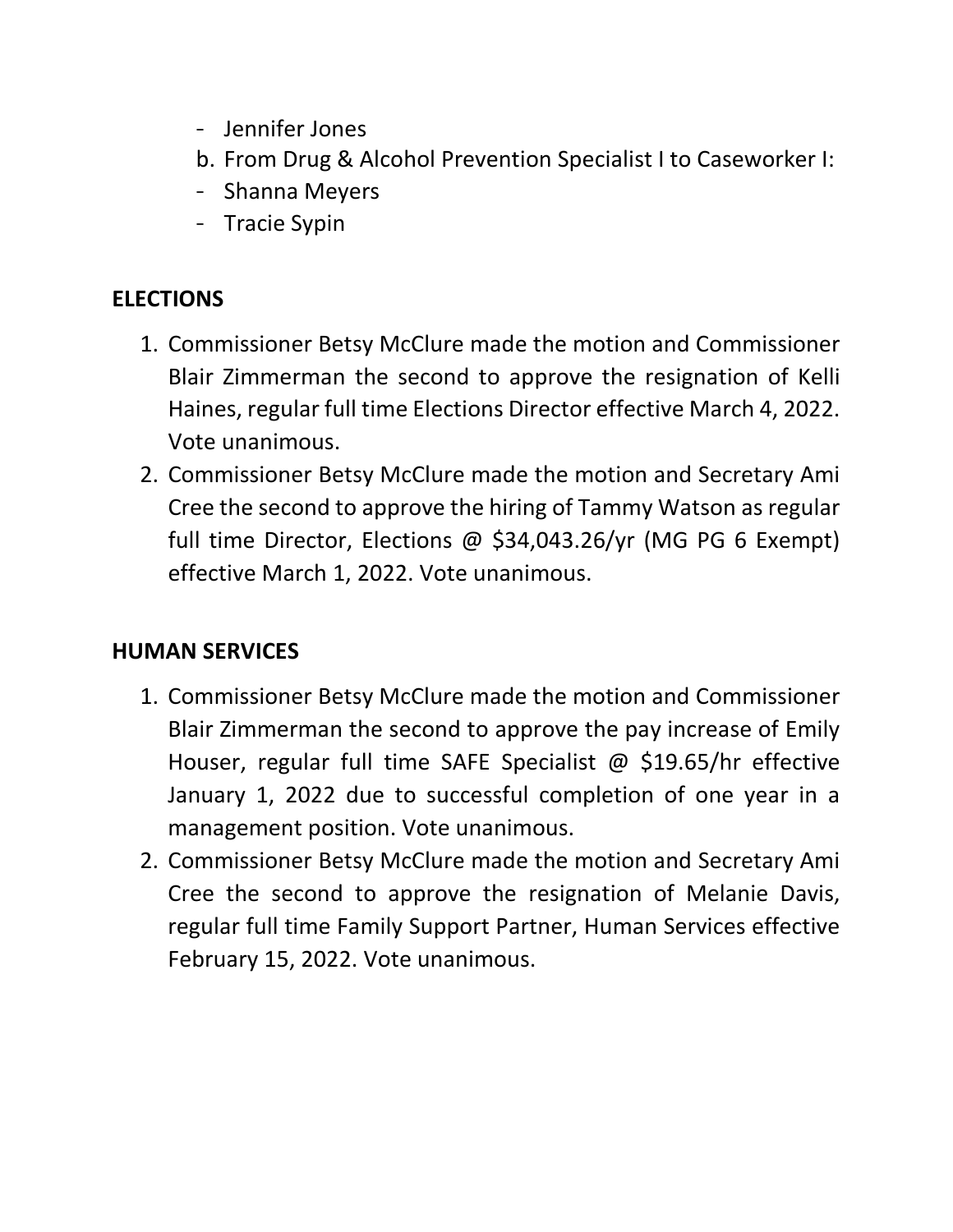#### **JAIL**

- 1. Commissioner Betsy McClure made the motion and Commissioner Blair Zimmerman the second to approve the resignation of Nicholas Jones, regular full time Corrections Officer, Jail effective February 28, 2022. Vote unanimous.
- 2. Commissioner Betsy McClure made the motion and Secretary Ami Cree the second to approve the transfer of Allison Gerhardt back to regular full time Corrections Officer II, Jail @ \$19.57/hr (SEIU JAIL) effective March 7, 2022. Vote unanimous.

#### **MAGISTRATE OFFICE**

1. Commissioner Betsy McClure made the motion and Commissioner Blair Zimmerman the second to approve the retirement of Sharon Eddy, regular full time Magisterial Assistant III, Magisterial District Judge Bates' Office effective May 1, 2022. Pay all applicable leave balances including sick time @ \$50/day and a \$5,000 severance. Vote unanimous.

#### **MAINTENANCE**

1. Commissioner Betsy McClure made the motion and Secretary Ami Cree the second to approve the hiring of Jason Bowser as regular full time Director, Maintenance @ \$48,608.20/yr (MG PG 11 exempt) effective March 7, 2022. Vote unanimous.

### **PUBLIC DEFENDER**

1. Commissioner Betsy McClure made the motion and Commissioner Blair Zimmerman the second to approve the resignation of Marissa Stewart, regular full time Assistant Public Defender, Public Defender's Office effective March 25, 2022. Vote unanimous.